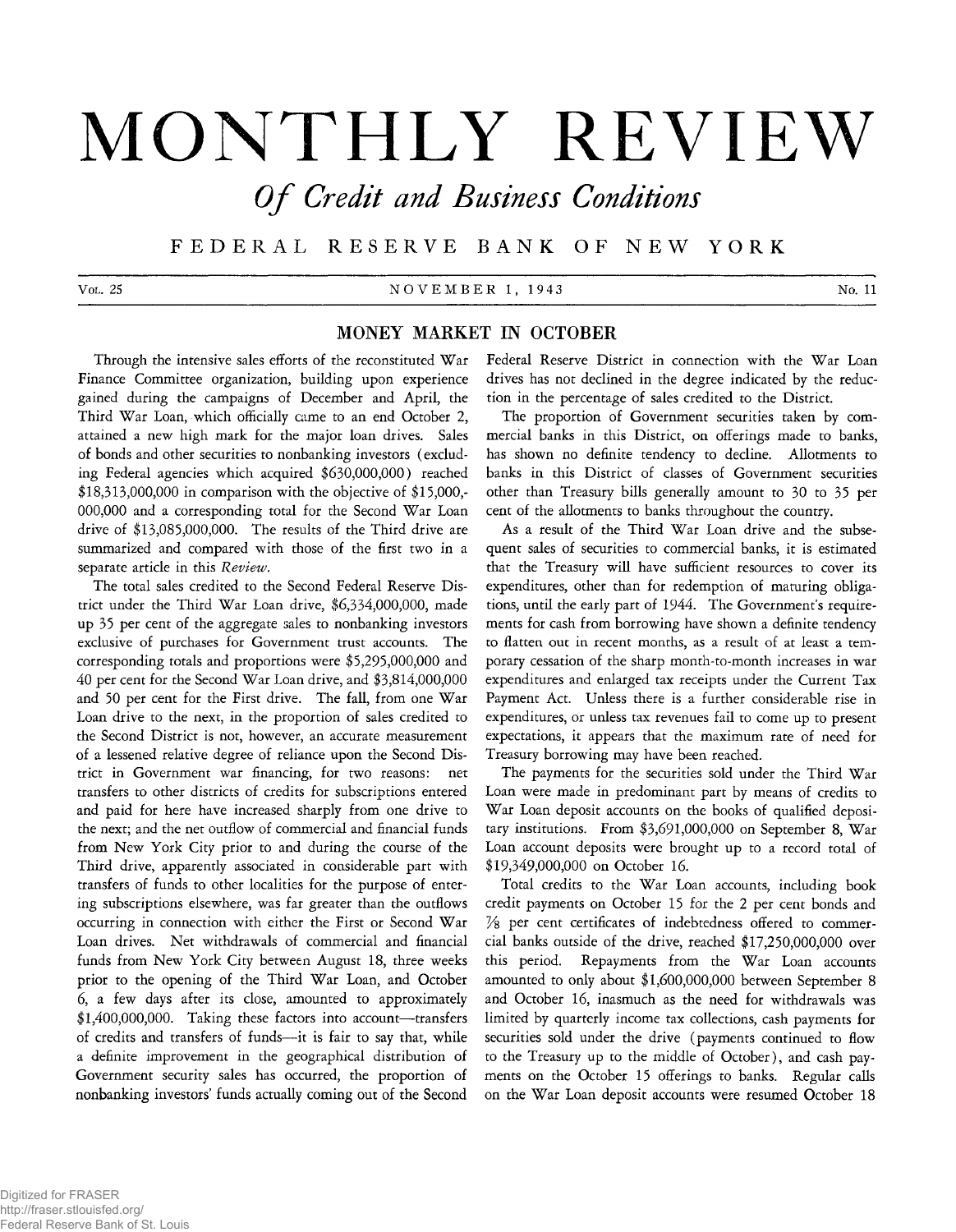| Period                                                                                             | Withdrawals from!<br>accounts | Net cash pay-<br>War Loan deposit ments for Govern-<br>ment securities | Decrease in Treas-<br>ury deposits with<br>Federal Reserve<br>Banks* | Total                      |
|----------------------------------------------------------------------------------------------------|-------------------------------|------------------------------------------------------------------------|----------------------------------------------------------------------|----------------------------|
| 1942<br>1st quarter<br>$\bullet\bullet$<br>$_{3rd}^{2nd}$<br>$\bullet\bullet$<br>4th<br>$\epsilon$ | 0.7<br>4.2<br>5.5<br>4.8      | 2.9<br>5.2<br>7.5<br>10.8                                              | 0.6<br>0.4<br>0.1                                                    | 4.2<br>9.4<br>12.6<br>15.5 |
| 1943<br>1st quarter<br>2nd<br>44<br>3rd<br>66                                                      | 6.8<br>9.7<br>8.9             | 6.1<br>5.9<br>4.6                                                      | 0.7<br>0.4<br>03                                                     | 13.6<br>15.2<br>13.2       |

Need for Cash from Public Borrowings (In billions of dollars)

**^Figures in italics represent increases in Treasury deposits.**

**and at the end of the month the balance in these accounts amounted to approximately \$17,300,000,000.+**

**Of the total of \$19,349,000,000 in the War Loan deposit accounts on October 16, \$8,360,000,000, or 43 per cent, was on deposit in the Second Federal Reserve District, and \$7,413,000,000, or 38 per cent, was on deposit in New York City. As indicated in an accompanying table, the proportion of War Loan account deposits in New York City was somewhat smaller on October 16 than it had been at the close of the Second War Loan drive and considerably smaller than at the close of the first, but the proportion is still high enough to indicate that the New York money market will continue to be faced with substantial losses of funds to other localities through receipts by the Treasury (including War Loan account withdrawals) from the New York City banks and their customers in excess of the volume of Treasury checks placed on deposit with these banks. The lessened proportion**

Distribution of War Loan Account Deposits at Close of War Loan Drives

|                                                                                  | First drive<br>January 6, 1943* |                                                                                                 | Second drive<br>May 15, 1943* |              | Third drive<br> October 16. 1943* |                        |
|----------------------------------------------------------------------------------|---------------------------------|-------------------------------------------------------------------------------------------------|-------------------------------|--------------|-----------------------------------|------------------------|
|                                                                                  | Millions                        | <b>Per cent of Millions</b><br>of dollars U.S. total of dollars U.S. tota of dellars U.S. total |                               | Per cent of  |                                   | Millions   Per cent of |
| $New York City \ldots \ldots$<br>Other Second District                           | 4,417<br>384                    | 53.8<br>4.7                                                                                     | 5,321<br>705                  | 41.6<br>5.5  | 7,413<br>947                      | 38.3<br>4.9            |
| Second Federal Reserve?<br>$Distribt, \ldots, \ldots, \ldots$<br>Other Districts | 4,801<br>3.405                  | 58.5<br>41.5                                                                                    | 6,026<br>6.764                | 47.1<br>52.9 | 8.360<br>10.989                   | 43.2<br>56.8           |
|                                                                                  | 8.206                           | 100.0                                                                                           | 12.790                        | 100.0        | 19.349                            | 100.0                  |

**\* Dates used are those when War Loan account deposits reached their maximum following the official close of the drive.**

**of War Loan account deposits held in New York City is partly the effect of some improvement in the geographical distribution of Government security sales, and partly the effect of a more general use of book credit payments, and a lessened use of cash payments, in other sections of the country.**

**While it would appear likely that banks in New York City will show further net losses of funds through Treasury operations over the next few months, an inflow of commercial and financial funds began toward the end of October, apparently associated with the sale to investors in other localities of securities purchased by dealers in the City during the War Loan drive and a replenishment by insurance companies and other corporations of their New York deposit balances, which were sharply drawn down for the purpose of purchasing Government securities during the War Loan drive.**

#### **M ember Ba n k Reserve Positions**

**Excess reserves of all member banks, which had risen from \$1,110,000,000 on August 25 to \$2,050,000,000 September 15, and which still amounted to \$1,810,000,000 on September 29, dropped back during October and on the 27th were down to \$1,060,000,000. The principal factors tending to reduce member bank excess reserves during the four weeks ended October 27 were an increase of approximately \$700,000,000 in reserve requirements and a \$272,000,000 further rise in currency circulation. Federal Reserve Banks' holdings of Government securities showed a net increase of \$123,000,000 over the four weeks' period. Holdings of certificates of indebtedness by the Reserve Banks were enlarged to the extent of \$224,000,000 as the Federal Reserve Open Market Account operated to correct a condition of temporary oversupply of certificates nearing maturity. Treasury bill holdings, fluctuating irregularly from week to week as banks adjusted their reserve positions through bill purchases and sales, were reduced \$115,000,000 net between September 29 and October 27.**

**During the first half of October the central reserve city banks of New York continued to lose reserve balances through an outward movement of commercial and financial funds, but**

Changes in Holdings of Government Securities by the Weekly Reporting Member Banks (In millions of dollars)

| Week ended                                                                                                                                                                                 | Bills                                                                            | Certificates                                                             | Notes                                                                                       | Bonds                                                                                                         | <b>Guaranteed</b>                                                                        | Total                                                                                  |  |  |  |
|--------------------------------------------------------------------------------------------------------------------------------------------------------------------------------------------|----------------------------------------------------------------------------------|--------------------------------------------------------------------------|---------------------------------------------------------------------------------------------|---------------------------------------------------------------------------------------------------------------|------------------------------------------------------------------------------------------|----------------------------------------------------------------------------------------|--|--|--|
|                                                                                                                                                                                            |                                                                                  | New York City                                                            |                                                                                             |                                                                                                               |                                                                                          |                                                                                        |  |  |  |
| ${\rm Sept.}$<br>1.<br>Sept. 8<br>Sept. 15.<br>$S$ ept. $22$<br>$\operatorname{Sept.}\nolimits 29\ldots\ldots$ .                                                                           | - 98<br>15<br>$+332$<br>$+43$<br>63<br>—                                         | 8<br>-13<br>$+$<br>$+206$<br>$-21$<br>5                                  | 21<br>14<br>$+$<br>$+$<br>$+$<br>$18*$<br>9<br>$\overline{2}$                               | $+31$<br>12<br>---<br>$\ddagger$<br>98<br>25<br>$+$<br>43                                                     | 4<br>キキキキキ<br>$\overline{9}$<br>24<br>17                                                 | 92<br>- 9<br>┿<br>$+663$<br>62<br>┿<br>6                                               |  |  |  |
| Oct.<br>6.<br>Oct.<br>13<br>$20$<br>Oct.                                                                                                                                                   | $-37$<br>$+177$<br>$+235$                                                        | 5<br>$-42$<br>$+365**$                                                   | 0<br>6<br>┿<br>$\overline{\mathbf{4}}$                                                      | 17<br>┿<br>$+22$<br>$+254**$                                                                                  | 3<br>$^{+}$<br>0<br>1                                                                    | -22<br>$+163$<br>$+849$                                                                |  |  |  |
|                                                                                                                                                                                            | 100 Other Cities                                                                 |                                                                          |                                                                                             |                                                                                                               |                                                                                          |                                                                                        |  |  |  |
| Sept.<br>1.<br>Sept $8, \ldots$<br>$[{\rm sept. 15. \dots . \dots}]$<br>Sept. 22.<br>Sept. 29.<br>Oct.<br>$6. \ldots \ldots$<br>$13, \ldots \ldots$<br>Oct.<br>$20. \ldots \ldots$<br>Oct. | 56<br>$+61$<br>$+365$<br>44<br>$^+$<br>69<br>$^{+}$<br>$-112$<br>$+197$<br>$+60$ | 10<br>┿<br>9<br>$+247$<br>$+159$<br>$+125$<br>$+54$<br>$+32$<br>$+546**$ | 24<br>$^{+}_{+}$<br>$25\,$<br>$7*$<br>$\ddagger$<br>14<br>17<br>$\frac{8}{3}$<br>$\ddagger$ | 6<br>┿<br>∔<br>8<br>$+103$<br>85<br>┿<br>$^{+}$<br>59<br>76<br>$\hspace{0.1mm} +$<br>88<br>$^{+}$<br>$+534**$ | 1<br>$\overline{+}$<br>$\frac{1}{0}$<br>1<br>$\mathbf{1}$<br>$\mathrm{+}$<br>1<br>0<br>5 | 17<br>104<br>$\,+\,$<br>708<br>$^\dagger$<br>301<br>269<br>$+$<br>27<br>320<br>$+1135$ |  |  |  |

**\* On September 15, \$279,000,000 of 1 per cent Treasury notes matured and were paid off.**

**\*\* Reflects the allotment to commercial banks of new issues of** *7A* **per cent certifi" cates of indebtedness and** 2 **per cent bonds on October 15.**

**t On October 18 it was announced that the Treasury Department had decided to continue the method of making calls upon War Loan depositaries as established May 10 at the close of the Second War Loan drive. For "Group A" depositaries, those having War Loan balances of \$300,000 or less at the close of business October 15, a schedule of repayments running through January 5, 1944 has been issued, calling for six repayments of approximately equal size spaced at two week intervals. Calls on depositaries having War Loan balances of more than \$300,000 at the close of business October 15, classed in "Group B", would be issued in the same manner as heretofore.**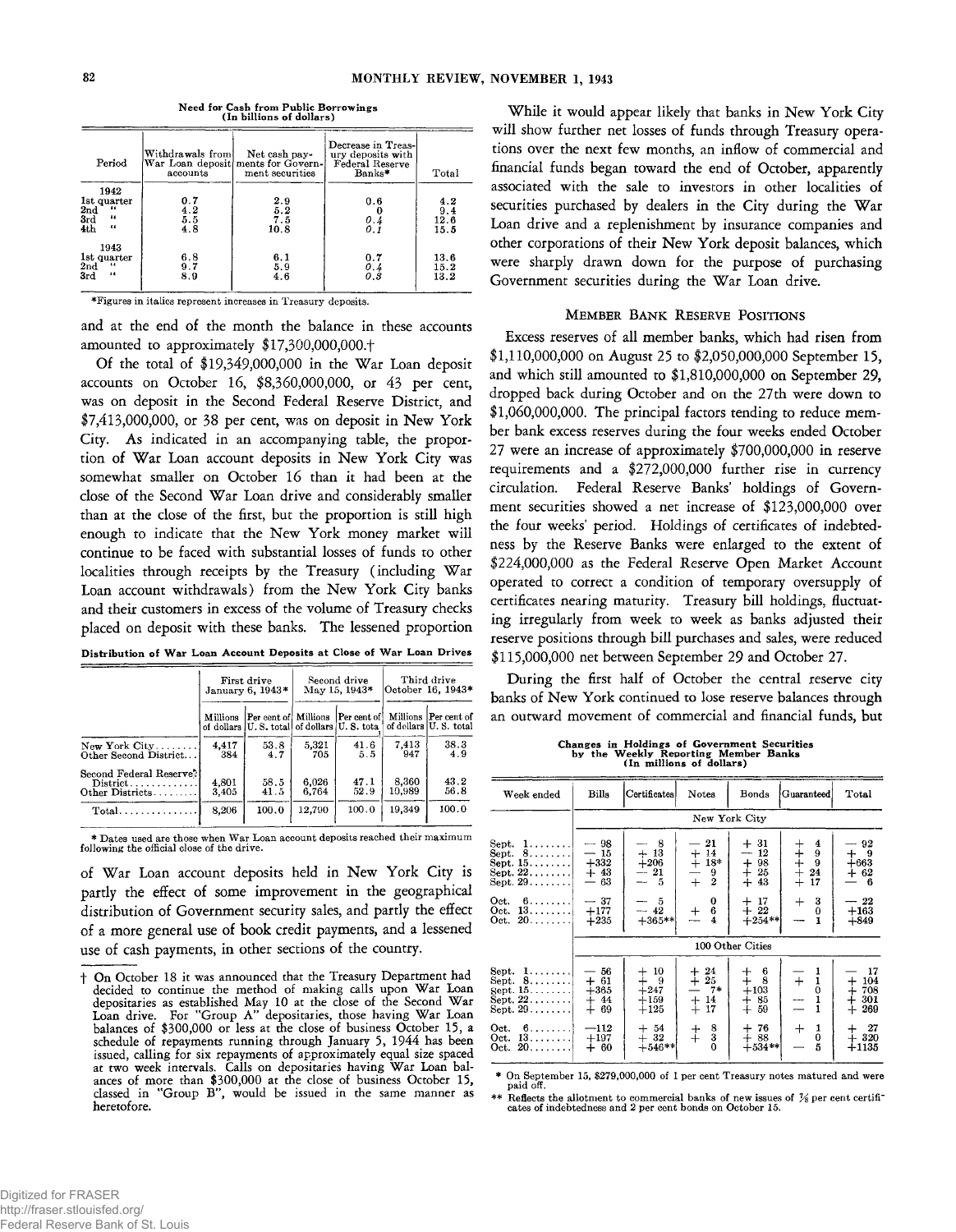**the rate of outflow was much diminished and during the second half of the month there was a moderate inward movement. Meanwhile, the limited withdrawals from War Loan account deposits, together with other receipts, fell considerably short of the volume of Treasury checks placed on deposit with the New York banks, and the banks gained funds which enabled them to build up their holdings of Treasury bills until October 20, after which a moderate reduction occurred. Treasury bill holdings of the weekly reporting member banks of New York City rose from \$1,229,000,000 on September 29 to \$1,604,000,000 on October 20, but fell back a week later to \$1,539,000,000.**

## **MEMBER BANK CREDIT**

**Total loans and investments of the weekly reporting member banks in 101 leading cities rose \$3,334,000,000 between September 22 and October 20. Since September 8, just prior to the opening of the Third War Loan drive, the increase has amounted to \$6,600,000,000, even more than the \$5,400,000,000 expansion which had occurred between the end of 1942 and September 8 of this year. About one third of the increase after September 8 represented a rise in loans, while in the earlier period total loans showed a net decline.**

**Considerably more than half of the increase in investments for the four weeks' period ended October 20 represented bank purchases on October 15 of the new offering of** *Vs* **per cent certificates of indebtedness and the reopened 2 per cent bonds of the Third War Loan drive. Reporting member banks in New York City took roughly \$600,000,000 of these new issues, of which about \$350,000,000 were certificates, while banks in the 100 other cities purchased approximately \$1,080,000,000, fairly evenly divided between certificates and bonds. The reporting banks in New York and the other centers also continued to add to their Treasury bill holdings, and to make market purchases of already outstanding Government securities. The New York City banks increased BILLIONS OF DOLLARS**

**10|------------------------------------------------------------------------------------- 8 -------------------------------------------------------------------------------------** OANS FOR PURCHASING 6 OR CARRYING SECURITIES OTHER SECURITIES OWNED LOANS OTHER COMMERCIAL, INDI<br>< AGRICULTURAL **INDUSTRIAL 1941 1942 1943 Loans and Investments Other Thau U. S. Government Securities of Weekly Reporting Member Banks in New York City**

**their bill portfolios \$312,000,000 and purchased about \$80,000,000 of outstanding Treasury bonds and \$19,000,000 of guaranteed obligations, but were net sellers of about \$50,000,000 of outstanding certificates of indebtedness. Reporting banks in other cities augmented their Treasury bill holdings by \$214,000,000, and made net market purchases of certificates and bonds amounting in each case to more than \$200,000,000.**

**Total loans of reporting member banks rose almost \$640,000,000, net, during the four weeks ended October 20. The expansion in loans was to a large extent associated with the increase during the Third War Loan drive in the volume of loans for purchasing or carrying securities, as shown on the accompanying charts. From September 8 to October 6, such loans of reporting banks in New York City rose \$1,045,000,000, compared with an increase of \$850,000,000 during the Second War Loan drive (April 14 to May 5). Outside New York also, the increase during the Third War Loan drive in loans to finance the purchase of securities was much larger than during the Second drive. Between September 8 and October 6 the rise amounted to \$621,000,000, while between April 14 and May 5 an expansion of only \$185,000,000 occurred.**

**At the same time, commercial, industrial, and agricultural loans, which have been increasing gradually since June, accelerated their rise. From June 30, the low of the year, to October 20 such loans for the weekly reporting banks in 100 cities outside New York rose \$567,000,000, recovering nearly half the decline which had occurred between March, 1942, and June of this year; for New York banks the increase from the low level of last June and July, amounting to about \$250,000,000, was equivalent to a recovery of one third of the previous decline. The recent expansion of commercial, industrial, and agricultural loans has been due to a variety of factors. Part of the increase, during the Third War Loan drive, reflected seasonal loans to finance the movement and**

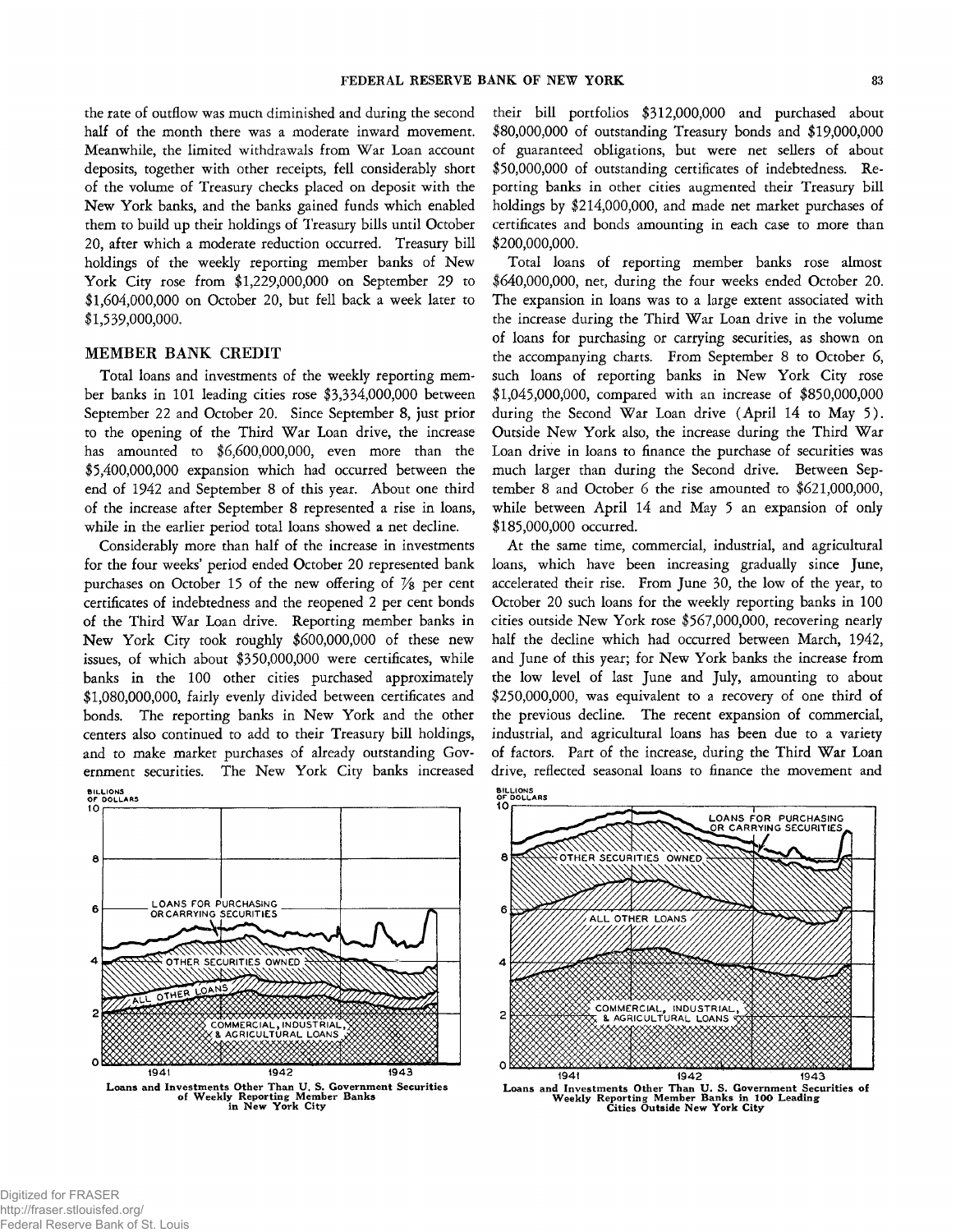**storage of crops, part apparently has been due to further borrowings by war contractors, and part may have been due to unsecured loans to corporations to finance subscriptions to new Treasury securities.**

**Reflecting payments by customers for the new securities sold during the War Loan drive, adjusted demand deposits continued to decline through the statement week ended October 6. Although some recovery occurred after October 6, largely as a result of Government disbursements, such deposits on October 20 were about \$4,900,000,000 below the predrive peak of September 8. Government deposits of the weekly reporting member banks continued to expand during the four weeks ended October 20 as a result of book credit payments for new issues of Government securities sold to nonbanking investors during the Third War Loan drive and to commercial banks on October 15. For the reporting banks in 101 leading cities Government deposits rose \$3,306,000,000 to \$13,470,000,000 during the four weeks' period.**

## **DISTRIBUTION OF TREASURY BILLS**

**Treasury bill holdings of the weekly reporting member banks of New York City reached their maximum, of \$2,373,000,000, on June 16 of this year as indicated in an accompanying chart, and holdings by all other banks and investors (exclusive of Federal Reserve Banks) were also at a maximum, \$6,626,000,000, on June 16. Between June 16 and September 8, just prior to the opening of the Third War Loan drive, bill holdings of the weekly reporting member banks showed a net contraction of \$2,234,000,000 to \$3,570,000,000 as banks, most particularly in New York City, met increased needs for reserves through net sales of Treasury bills to the Federal Reserve Banks. Total Treasury bill holdings of the Federal Reserve Banks increased from \$2,460,000,000**



**to \$5,852,000,000, or \$3,392,000,000 over the June 16-September 8 period. At the same time, banks outside the weekly reporting member bank group and other investors added \$433,000,000 net to their holdings, largely reflecting temporary investments in Treasury bills in anticipation of the Third War Loan drive.**

**Associated with the reduction in bank reserve requirements which occurred during the drive, the weekly reporting member banks enlarged their holdings of Treasury bills by about \$1,300,000,000 between September 8 and October 20. These bills were acquired, directly or indirectly, from Federal Reserve Bank holdings to the extent of \$663,000,000 and from banks outside the weekly reporting group and other investors to the extent of \$638,000,000. The total volume of Treasury bills outstanding has remained unchanged at \$13,000,000,000 since September 8.**

# **SECURITY MARKETS**

**Trading in Government securities diminished in October with the close of the Third War Loan drive and with the reduction in selling by investors to obtain additional funds for investment in new issues offered in the drive. Prices and yields remained firm during the first week of the month, but prices declined slightly in the following week when announcement of allotments to commercial banks was made and trading in the new issues offered during the drive began. All three of the new issues were immediately quoted at fractional premiums on the first day of trading. After the middle of the month, prices of Government securities fluctuated only slightly and showed little net change through the month end. At the close of the month, yields on long term tax-exempt and intermediate taxable bonds were a little higher than at the beginning while other bonds were virtually unchanged. Yields on certificates of indebtedness tended to decline, especially the yields on the shorter maturities which had become out of line with the general structure of short term rates on Government securities during September.**

**As in the two preceding months, stock trading on the New York Stock Exchange during October was slow and prices moved irregularly. After October 1, stock prices declined for several days, but the major portion of this loss was recovered during the remainder of the month. At the end of October, Standard and Poor's index of 90 combined stocks was about 1 per cent lower than a month earlier.**

**Activity in the corporate bond market increased during October and bond prices in general advanced, with medium and lower grade railroad bond prices registering the greatest gains. Moody's index of yields on Aaa corporate bonds declined from 2.71 to 2.69 per cent, and the index of yields on Baa bonds from 3.83 to 3.81 per cent. Standard's index of municipal bond yields declined from 1.92 per cent on September 29 to 1.86 per cent on October 20, a record low for the index, and remained at that level on October 27.**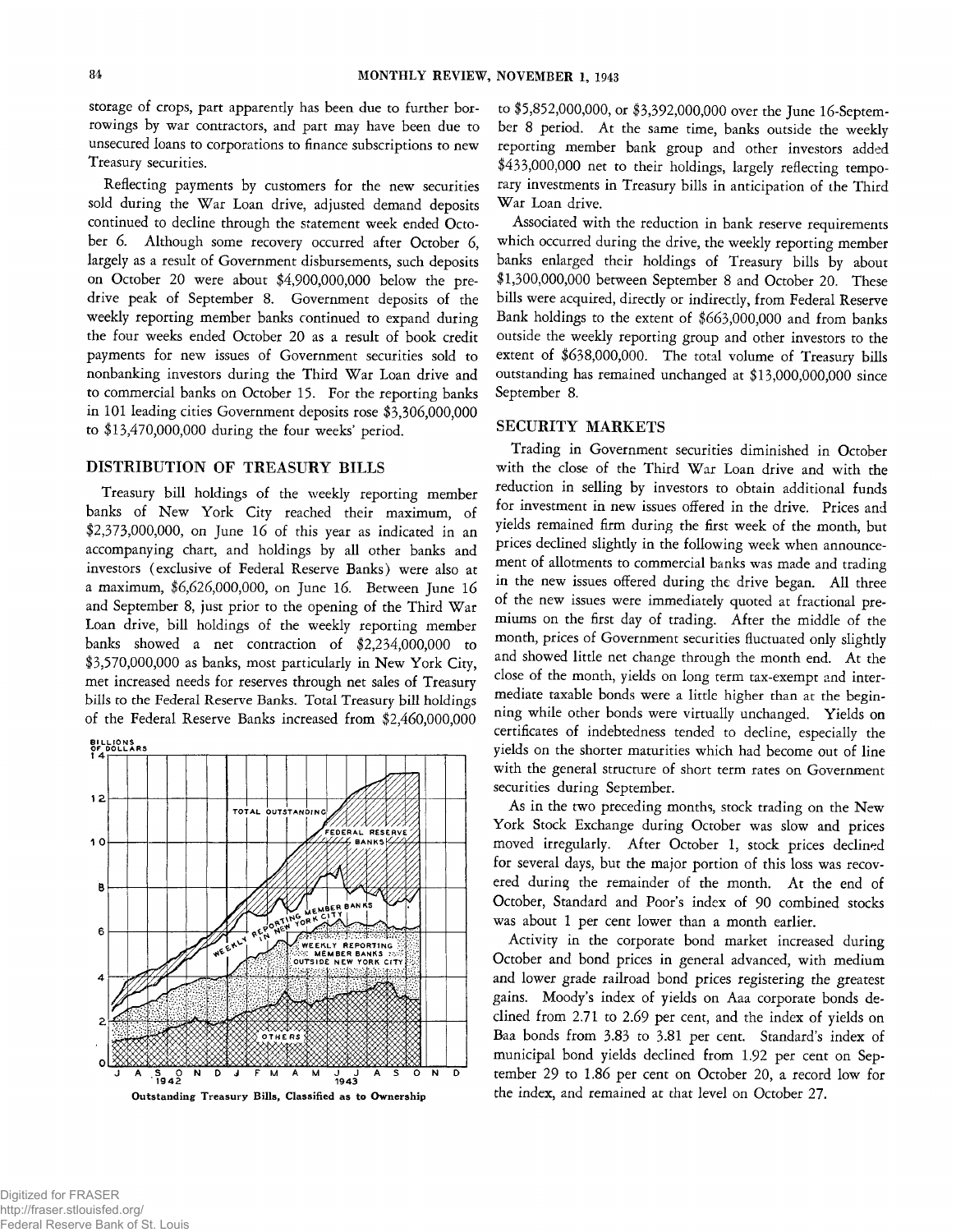# **RESULTS OF THE THIRD WAR LOAN DRIVE**

**On October 18, the Treasury announced in a final report that sales in the Third War Loan drive totaled \$18,313,000,000 (excluding \$630,000,000 to Federal agencies and trust accounts, which were not included in the \$15,000,000,000 quota). The amount realized was substantially in excess of sales to nonbanking investors, other than Federal agencies, in either the Second or the First War Loan drive, when receipts from such investors were \$13,085,000,000 and \$7,591,000,000, respectively.**

**Individuals and nonfinancial corporations accounted for most of the increase over the previous drive. Particular emphasis had been placed on selling the greatest possible amount to individuals in order to absorb funds which might otherwise be spent for goods and services, and, as the accompanying table indicates, the increase in sales to individuals was proportionately greater than the increases in sales to most other classes of investors and investing institutions. A goal of \$5,000,000,000 had been set for sales to individuals\*, including \$3,000,000,000 of Series E bonds. The over-all goal was exceeded as individuals subscribed a total of \$5,377,000,000 as compared with \$3,290,000,000 and \$1,593,000,000 in the Second and First drives; but sales of Series E bonds fell short of the established goal, although the total amount sold (\$2,472,000,000) was considerably greater than in either of the two preceding drives (\$1,473,000,000 and \$726,000,000). Subscriptions by individuals to the marketable issues of bonds and certificates were higher than the quota established for such securities, with the greatest increase over the previous drive occurring in the 2 per cent bonds. Sales of these bonds to individuals amounted to \$1,220,000,000 as against \$472,000,000 in the April drive.**

**Insurance companies and mutual savings banks purchased a total of \$4,127,000,000 of securities as compared with \$3,603,000,000 in April. For these groups only slight increases in subscriptions were to be expected since their supply of available new investment funds is limited by the comparatively steady growth of premium incomes and savings deposits. These accumulated funds have been supplemented in each of the drives by sales of outstanding securities to commercial banks and others. In the Third drive, as in the Second, the heaviest purchases of the insurance companies** were the  $2\frac{1}{2}$  per cent bonds. The mutual savings banks, **particularly those in this District, concentrated more on the 2 per cent bonds as against an approximately equal distribution between the 2 and 2^2 per cent bonds in April.**

**Allotments to dealers and brokers in the Third drive amounted to \$894,000,000. Comparable figures for the April drive are not available, since at that time dealer purchases of securities earmarked for distribution to nonbanking investors were allocated to the appropriate group of investors instead of being included under dealers and brokers. Subscriptions** **of corporations and other investors (including State and local governments) reached \$7,915,000,000 in the recent drive as compared with \$5,648,000,000 in April and \$2,793,000,000 in December. The bulk of these purchases, as previously, went into certificates and Series C Savings notes, in the amounts of \$3,177,000,000 and \$2,288,000,000, respectively; in addition, purchases amounting to \$1,483,000,000 were made of the 2 per cent bonds.**

**In order to obtain a complete picture of the results of the drive, allowance should be made for shifts in ownership of outstanding securities from nonbanking investors to the commercial banks shortly before and during each drive. In the November-December period, commercial banks and the Federal Reserve Banks acquired in the market about \$1,500,000,000 of Government securities previously held by other investors; and in March-April such purchases amounted to somewhat under \$2,000,000,000. During the Third drive commercial banks and the Federal Reserve Banks apparently absorbed roughly \$3,500,000,000 of securities sold by nonbanking investors. Even allowing for this factor, however, it is clear that the absorption of Government securities by nonbanking investors was considerably greater in this drive than in either of the previous ones.**

**Each of the three States, all or part of which are within the Second Federal Reserve District, exceeded their over-all quotas for the Third drive. Net sales credited to New York State amounted to \$5,580,000,000, according to the final report released by the Treasury, as compared with an original quota of \$4,709,000,000. New Jersey sales amounted to \$710,000,000 in comparison with a quota of \$585,000,000; and Connecticut sales, to \$511,000,000 compared with a quota of \$453,000,000. Sales to individuals of \$851,000,000 in New York State were slightly in excess of the quota for such sales. New Jersey and Connecticut were slightly under their quotas in this respect, with sales of \$167,000,000 and \$78,000,000, respectively. Series E bond sales in the three States were substantially higher than during the previous drive; but as in the majority of the other States they fell short of the Treasury goal which for most States called for at least doubling the sales of the April drive. Series E sales of \$246,000,000 in New York and \$76,000,000 in New Jersey were 50 per cent higher than in April, while Connecticut sales of \$42,000,000 were double the previous total.**

**The accompanying table shows a comparison for the Second Federal Reserve District of sales by type of investor in each of the three drives. Total sales to nonbanking investors, credited to this District, amounted to \$6,343,000,000 in the Third War Loan drive as compared with \$5,302,000,000 in the Second and \$3,815,000,000 in the First. In each of the three drives, purchases by insurance companies, savings banks, and other corporations have bulked particularly large in the District totals. Third drive purchases by insurance companies**

<sup>\*</sup> Partnerships and personal trust accounts are included with individuals.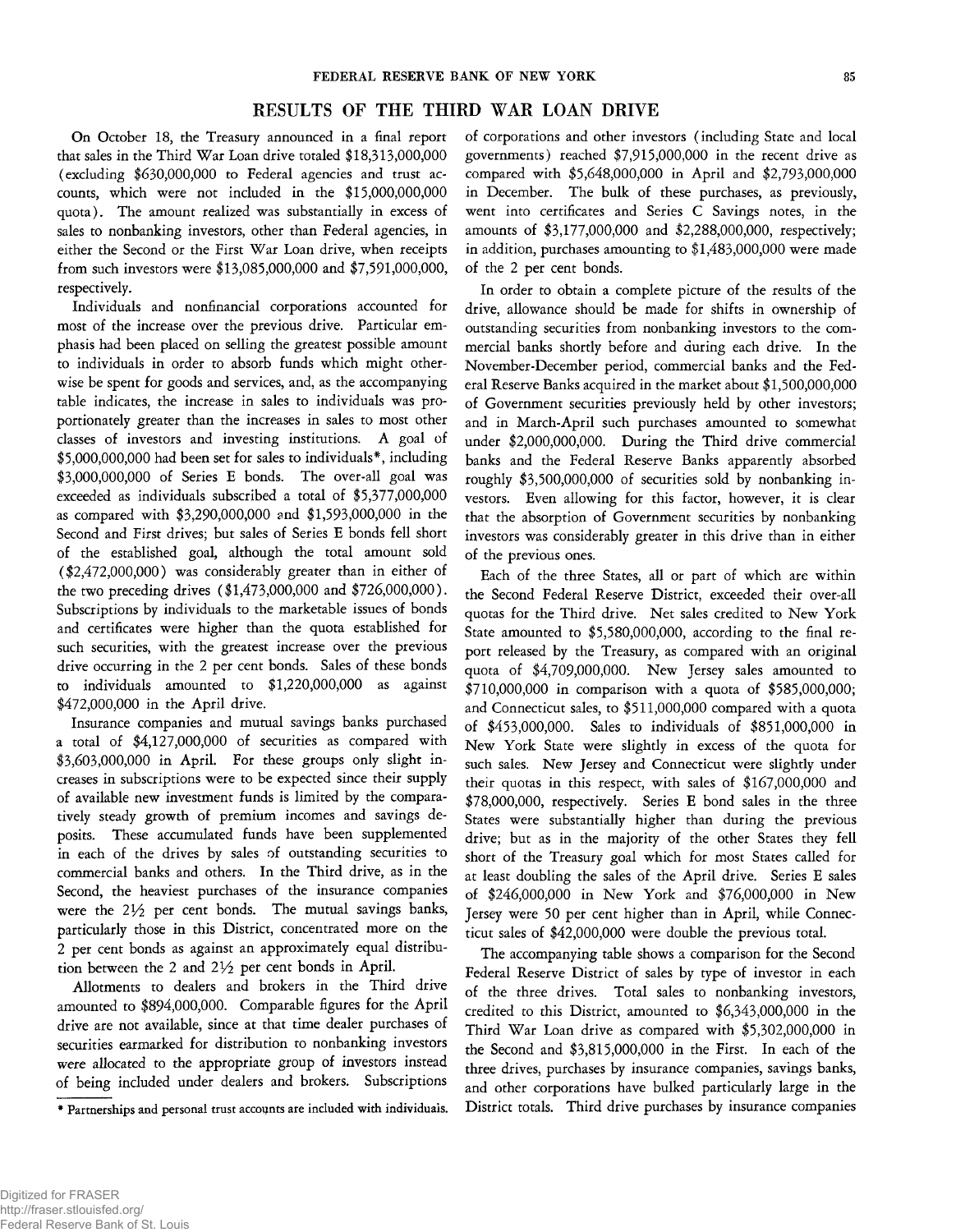| Type of investor                                                                                                                                                                                                              |                                              | United States                                  |                                                | Second Federal<br>Reserve District        |                                           |                                              |
|-------------------------------------------------------------------------------------------------------------------------------------------------------------------------------------------------------------------------------|----------------------------------------------|------------------------------------------------|------------------------------------------------|-------------------------------------------|-------------------------------------------|----------------------------------------------|
|                                                                                                                                                                                                                               | Dec.,<br>1942                                | April,<br>1943                                 | Sept<br>1943                                   | Dec.<br>1942                              | April,<br>1943                            | Sept.,<br>1943                               |
| Individuals, partnerships, and<br>personal trust accounts<br>Insurance companies<br>Mutual savings banks<br>Dealers and brokers*<br>State and local governments<br>Corporations and other<br>$investors \ldots \ldots \ldots$ | 1,593<br>1.699<br>620<br>886<br>200<br>2,593 | 3,290<br>2.408<br>1,195<br>544<br>503<br>5.145 | 5,377<br>2.620<br>1.508<br>894<br>795<br>7.120 | 387<br>1,038<br>405<br>817<br>29<br>1.138 | 737<br>1.426<br>730<br>439<br>71<br>1,892 | 1.021<br>1,600<br>895<br>629<br>116<br>2,072 |
| Total nonbanking (excluding)<br>$Federal\ agencies) \ldots \ldots$<br>Federal agencies                                                                                                                                        | 7.591<br>270                                 | 13.085<br>391                                  | 18,313<br>630                                  | 3,814                                     | 5.295                                     | 6.334<br>9                                   |
| $Total \dots \dots \dots \dots \dots$                                                                                                                                                                                         | 7,860                                        | 13,476                                         | 18,943                                         | 3,815                                     | 5.302                                     | 6.343                                        |

**Comparison of Sales to Nonbanking Investors in the First, Second, and Third War Loan Drives (In millions of dollars)**

\* For the April drive, dealers' allotments earmarked for distribution to non-<br>banking investors were credited to the appropriate nonbanking investor classes. In<br>the other two drives, no such redistribution was made.

Note: Figures are rounded and do not necessarily add to totals.

**and savings banks were nearly \$350,000,000 greater than in April, and other corporations increased their purchases by about the same amount if allowance is made for the fact that dealer purchases of** *IVz* **per cent bonds were allocated to other corporations in the Treasury report in the April drive but not in the September drive. Individuals increased their participation by about \$300,000,000, largely in Series E bonds and 2 per cent bonds.**

### FINANCING SUBSEQUENT TO THE DRIVE

**On October 6, after the close of the Third War Loan drive, commercial banks were offered about \$1,500,000,000 each of** *Vs* **per cent certificates of indebtedness due October 1, 1944, and 2 per cent Treasury bonds of 1951-53. Both issues were oversubscribed by a wide margin, with subscriptions totaling \$5,386,000,000 for the certificates and \$5,531,000,000 for the bonds. Subscriptions of \$50,000 or less, amounting to \$190,000,000 on the certificates and \$252,000,000 on the bonds, were allotted in full. Larger subscriptions were allotted on a 26 and 25 per cent basis for certificates and bonds, respectively. The Second District portions amounted to 35 per cent of the \$1,579,000,000 allotted on the certificates (compared with 31 per cent of the offering to banks in the April drive), and to 32 per cent of the \$1,626,000,000 allotted on the bonds (compared with 27 per cent in April).**

**Two exchange offerings also were made on October 6. Holders of \$1,400,000,000 of 3***Va* **per cent bonds of 1943-45, called for redemption October 15, were given the option of exchanging for either 2 per cent bonds of 1951-53 or** *IVz* **per cent bonds of 1964-69, except that the latter option was not available to commercial banks. A total of \$1,128,000,000 was exchanged for the 2 per cent bonds and an additional \$58,000,000 for the** *2Vi* **per cent bonds. The other exchange offering provided holders of \$2,035,000,000 certificates maturing November 1 with the option of exchanging for the new certificates maturing October 1, 1944. Adjustment of interest was made for the overlap of coupons on the two issues. The total exchanged amounted to \$1,936,000,000.**

## **TRANSPORTATION**

**Since the outbreak of war in 1939, and particularly since the entry of the United States in 1941, the commercial transportation system of this country has carried an increasingly heavy volume of traffic. From the summer of 1939 to the middle of this year, total commodity and passenger traffic (measured by the Department of Commerce's adjusted index) more than doubled, with 60 per cent of the rise occurring after December, 1941. Distribution of the enlarged output of industrial products, shipment of supplies to the armed forces, troop movements, and curtailment of private transportation facilities have contributed to the increased business of commercial carriers.**

**Commodity transportation at mid-1943 was about 100 per cent above that four years earlier. By far the largest increases have been shown by the railroads and the airlines, although shipments of commodities by motor trucks, and oil and gas pipe-line traffic, also have risen substantially. Water-borne traffic has dropped sharply, reflecting primarily the curtailment of coastwise shipping. The volume of freight carried by the railroads in 1942 is estimated to have constituted 68 per cent of total ton-miles of freight moved, compared with 62 per cent in 1939.**

**The growth of passenger traffic has been even more striking than the expansion in freight volume. After increasing rather gradually from 1939 through the first half of 1941, the volume of passenger transportation on commercial carriers has risen sharply in the past two years and is currently two and one-half times its 1939 volume. The chief factor in this development has been the shift of passenger traffic from private automobiles, which in 1939 are estimated to have carried 85 per cent of all passenger traffic; but military travel, and increases in civilian travel, arising from a variety of factors, also have contributed substantially to the larger volume.**

**The accompanying chart shows clearly that the burden of the added passenger travel, like the enlarged freight volume, has fallen heavily upon the railroads. Railroad travel other than commutation averaged about 50 to 55 million passenger miles per day in 1939 and 1940. By the spring of 1942 the daily average (after seasonal adjustment) had reached 100 million passenger miles, and at the middle of this year it was approaching 240 million miles— four and a half times the level of 1939 and about twice that of 1920, the preceding peak year. Commutation travel on the railroads has risen by a considerably smaller amount than the "long haul" traffic handled by the commercial transportation system. The greater need for daily transportation has been met not only by the railroads but also by local transit lines. In 1942 the rise in local bus and railway transportation was extremely sharp. Although some restrictions were placed on lines in certain cities during the first half of the current year because of the need of conserving essential materials, local transit transportation did not**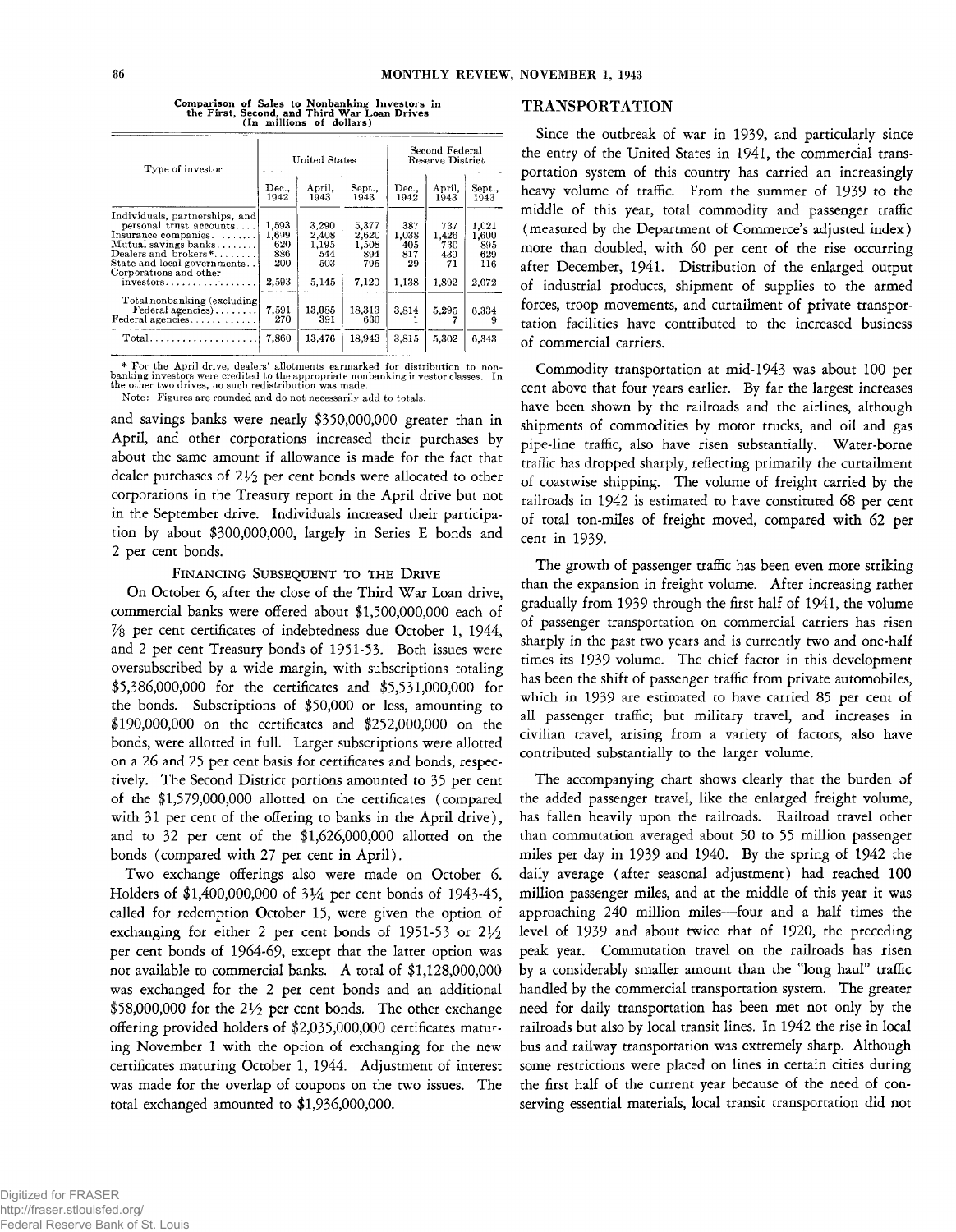

**fall below that in late 1942, and in recent months further increases have occurred.**

**During the past three years passenger travel on intercity bus lines has risen fairly steadily, despite some curtailment of facilities due to the shortages of gasoline and rubber since 1941. The rise in airline travel was halted suddenly in May, 1942 when the Government inaugurated a priority system covering airline traffic, reduced the number of flights, and diverted planes to other uses. While a sharp contraction in airline passenger travel then occurred, some recovery has taken place in the past year but the upward movement has been very irregular.**

# **PRODUCTION, TRADE, AND EMPLOYMENT**

**September was a month of markedly diverse movements among important manufacturing, mining, and\* distribution fields. While some industries producing materials of war showed even further gains above the high levels attained earlier this year, other industries evidenced declines.**

**The seasonally adjusted volume of electric power generated appears to have risen approximately 1 per cent. Other important advances were shown by the steel, petroleum, and cotton textile industries. In the steel industry, several new furnaces were placed in operation, and daily average output reached a new high rate of 249,600 net tons. Crude petroleum production, which in August had been the largest on record,** **is estimated to have advanced even further in September. An increased rate of activity at cotton textile mills resulted in a fairly sharp rise, above the relatively low levels of July and August, for daily average consumption of cotton. Among those industries in which declines occurred, after allowance for seasonal factors, were chemicals and anthracite mining. The decrease in chemical production reflected labor shortages. In anthracite mining, September is a month in which a moderate rise usually occurs, but this year, output failed to show the customary seasonal advance. The number of airplanes produced in September totaled 7,598 as compared with 7,612 in August, and the number of merchant ships delivered was 160 as compared with 164 in August.**

**The September record for merchandise distribution, like that for industrial production, presents a mixed picture. Tonmiles of railway freight are estimated to have fallen below the August level. Sales of department stores failed to show the usual seasonal advance, and the adjusted index dropped sharply. Adjusted sales of grocery chains, variety chains, and mail order houses, on the other hand, increased.**

**The civilian labor force declined from 54,900,000 persons in August to 53,300,000 persons in September, according to reports of the Bureau of the Census; and total civilian employment is estimated to have decreased from 53,900,000 workers to 52,500,000. The declines, which were seasonal and resulted in part from the return of students to schools and colleges, were considerably smaller than in the corresponding period last year. Many students have undoubtedly been retained in industry either on a full-time basis or as part-time employees under the special work-school program inaugurated this year in various sections of the country. The estimated number of unemployed in September (800,000 persons) was the lowest on record.**

|                                                                                                                                | 1942              | 1943              |                                      |                       |
|--------------------------------------------------------------------------------------------------------------------------------|-------------------|-------------------|--------------------------------------|-----------------------|
|                                                                                                                                | Sept.             | July              | Aug.                                 | Sept.                 |
| $\boldsymbol{I}$ ndexes of Production and Trade $^*$<br>$(100 =$ estimated long term trend)<br>$index of Production and Trade$ | 120               | 126               | 126p                                 | 125p                  |
| $Production \dots \dots \dots \dots \dots \dots \dots \dots \dots$                                                             | 129               | 132               | 133p                                 | 133 <sub>v</sub>      |
| $Producers' goods - total$<br>Producers' durable goods<br>Producers' nondurable goods                                          | 163<br>195<br>126 | 165<br>194<br>132 | $166\nu$<br>195 <sub>p</sub><br>133p | 166p<br>195p<br>134 p |
| $Consumers'$ goods—total<br>Consumers' durable goods<br>Consumers' nondurable goods                                            | 87<br>36<br>103   | 88<br>27<br>108   | <b>88p</b><br>26p<br>109p            | 87 p<br>25p<br>108p   |
| Durable goods—total<br>Nondurable goods—total                                                                                  | 148<br>113        | 145<br>118        | 145 v<br>119 <sub>v</sub>            | 145p<br>119p          |
| Primary distribution<br>Distribution to consumer<br>Miscellaneous services                                                     | 134<br>89<br>134  | 163<br>85<br>175  | 161p<br><b>84p</b><br>176 v          | 158p<br>82p<br>174p   |
| Cost of Living, Bureau of Labor Statistics<br>$(100 = 1935-39$ average)                                                        | 118               | 124               | 123                                  | 124p                  |
| Wage Rates<br>$(100 = 1926 \text{ average}) \dots \dots \dots \dots \dots$                                                     | 143               | 153               | 154p                                 |                       |
| Velocity of Demand Deposits*<br>$(100 = 1935 - 39$ average)<br>New York City<br>Outside New York City                          | 69<br>85          | 68<br>76          | 68<br>77                             | 88<br>94              |

*p* Preliminary. \* Adjusted for seasonal variation.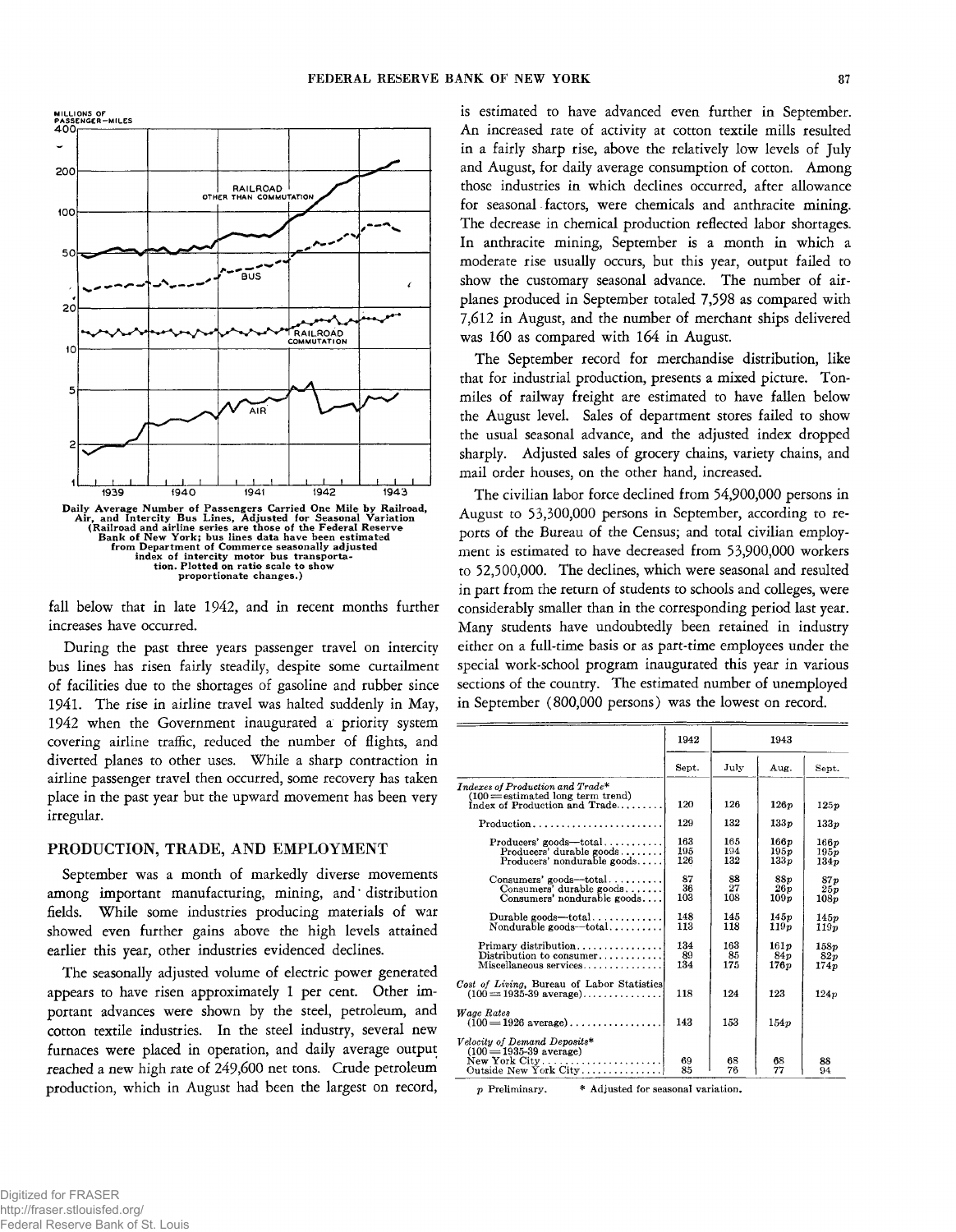# **DEPARTMENT STORE TRADE**

**Sales of reporting department stores in this District increased between September and October by more than the usual seasonal amount and the adjusted index rose to approximately the August level. During the first three weeks of October, department store sales were 10 per cent greater than in the corresponding 1942 period; and apparel store sales in New York City advanced 30 per cent.**

**Thus far this year, sales of department stores in this District have been running 7 per cent above those in the first ten months of 1942, and 35 per cent above those in 1939, the year in which the war began in Europe. Increases since 1939 have varied widely for the five major cities in the District: Buffalo, 70 per cent; Syracuse, 60 per cent; Rochester, 41 per cent; New York, 31 per cent; and Newark, 25 per cent. Among the various Federal Reserve Districts, sales this year in the San Francisco, Dallas, and Atlanta Districts have been approximately twice those in 1939, sales in the Richmond and Kansas City Districts have risen about 80 per cent, and those in St. Louis more than 70 per cent. The increase for the New York District is the smallest of any of the 12 Districts.**

**Changes in sales over the war period have reflected not only price advances but also consumer demand and the types of merchandise available for purchase. During 1940 and 1941 the increase in total sales in this District was accounted for primarily by the sharp gain in housefurnishings, whereas**

|  |  | Department and Apparel Store Sales and Stocks, Second Federal |
|--|--|---------------------------------------------------------------|
|  |  | Reserve District, Percentage Change from the Preceding Year   |

|                                                                                                                                                                                                                                                                                                                                                                                                                                                               | Net sales                                                                                                                                                                                                    |                                                                                                                                                                                             |                                                                                                 |
|---------------------------------------------------------------------------------------------------------------------------------------------------------------------------------------------------------------------------------------------------------------------------------------------------------------------------------------------------------------------------------------------------------------------------------------------------------------|--------------------------------------------------------------------------------------------------------------------------------------------------------------------------------------------------------------|---------------------------------------------------------------------------------------------------------------------------------------------------------------------------------------------|-------------------------------------------------------------------------------------------------|
| Locality                                                                                                                                                                                                                                                                                                                                                                                                                                                      | Sept., 1943                                                                                                                                                                                                  | Jan. through<br>Sept., 1943                                                                                                                                                                 | Stocks on<br>hand<br>Sept. 30, 1943                                                             |
| Department stores, Second District                                                                                                                                                                                                                                                                                                                                                                                                                            | $+5$                                                                                                                                                                                                         | $+6$                                                                                                                                                                                        | $-20$                                                                                           |
| New York City<br>Northern New Jersey<br>Newark<br>Westchester and Fairfield Counties<br>Bridgeport<br>Lower Hudson River Valley<br>Poughkeepsie<br>Upper Hudson River Valley<br>Schenectady<br>Central New York State<br>Mohawk River Valley<br>$Syracuse \ldots \ldots \ldots \ldots$<br>Northern New York State<br>Southern New York State<br>$\text{Binghamton} \dots \dots \dots \dots \dots \dots$<br>Western New York State<br>Buffalo<br>Niagara Falls | $+6$<br>1<br>$\equiv$ $\frac{2}{9}$<br>$+14$<br>$+18$<br>$+1$<br>$+5$<br>$-1$<br>$\ddagger$<br>7<br>7<br>$+11$<br>$+7$<br>$\boldsymbol{2}$<br>$\ddot{}$<br>9<br>$+18$<br>4<br>$+8$<br>$+12$<br>$+16$<br>$+2$ | $+7$<br>$-2$<br>$ \bar{2}$<br>$-4$<br>$-4$<br>$+4$<br>$-4$<br>$-4$<br>$+1$<br>$+1$<br>$+1$<br>$+13$<br>$+12$<br>$+10$<br>$+4$<br>$+11$<br>$+16$<br>$-~2$<br>$+11$<br>$+13$<br>$+30$<br>$+7$ | $-23$<br>$-24$<br>$-26$<br>$-14$<br>$-19$<br>0<br>$\frac{+}{-}$ 4<br>- 6<br>- 9<br>- 5<br>$-16$ |
| Apparel stores (chiefly New York City)                                                                                                                                                                                                                                                                                                                                                                                                                        | $+21$                                                                                                                                                                                                        | $+21$                                                                                                                                                                                       | $+6$                                                                                            |

**Indexes of Department Store Sales and Stocks, Second Federal Reserve District (1923-25 average =** 100**)**

| Item                                       | 1942  | 1943 |      |       |
|--------------------------------------------|-------|------|------|-------|
|                                            | Sept. | July | Aug. | Sept. |
| Sales (average daily), unadjusted          | 120   | 91   | 95   | 127   |
| Sales (average daily), seasonally adjusted | 112   | 128  | 126  | 118   |
| Stocks, unadjusted                         | 164r  | 106  | 123  | 128   |
| Stocks, seasonally adjusted                | 159r  | 117  | 127  | 123   |

**r Revised.**



**the 1942 and 1943 increases have been due to the high level of sales of women's and misses' wear. As indicated on the accompanying chart, housefurnishings sold in department stores in 1941 were 26 per cent above the 1939 level, while in 1943 (based on data for the first eight months, February-September, of the store year) they dropped 7 per cent below the 1941 figure and were only 17 per cent above sales in 1939. Sales of women's and misses' wear, after increasing 11 per cent from 1939 to 1941, have risen further in the past two years; sales for 1943 are estimated as 45 per cent above 1939 and 30 per cent above 1941. In past years housefurnishings and women's and misses' wear together have accounted for approximately 60 per cent of all department store sales in the District. During 1927-41 women's and misses' wear represented about 35 per cent of total sales, and housefurnishings, 25 per cent. In 1943, however, the proportion of women's** and misses' wear has ri<sub>s</sub><sup>n</sup> to 40 per cent, whereas the propor**tion for housefurnishings has fallen to 20 per cent.**

**Although stocks of reporting department stores in this District have risen month by month since last April, they were still, at the close of September, 20 per cent below those of a year earlier. Stocks of apparel stores, on the other hand, were 6 per cent higher than on September 30, 1942. As compared with September 30, 1939 department store stocks showed a net increase of 58 per cent, and apparel store stocks 67 per cent, at retail values. At the September, 1943 rate of sales, stocks for both department and apparel stores repre**sented approximately  $3\frac{1}{2}$  months' supply.

**Outstanding orders on September 30 for merchandise purchased by department stores in this District but not yet delivered to them, although slightly lower than at the close of August, were still about** *2Vi* **times as large as on September 30, 1942. Outstanding orders plus stocks on hand increased 13 per cent during the twelve months' period.**